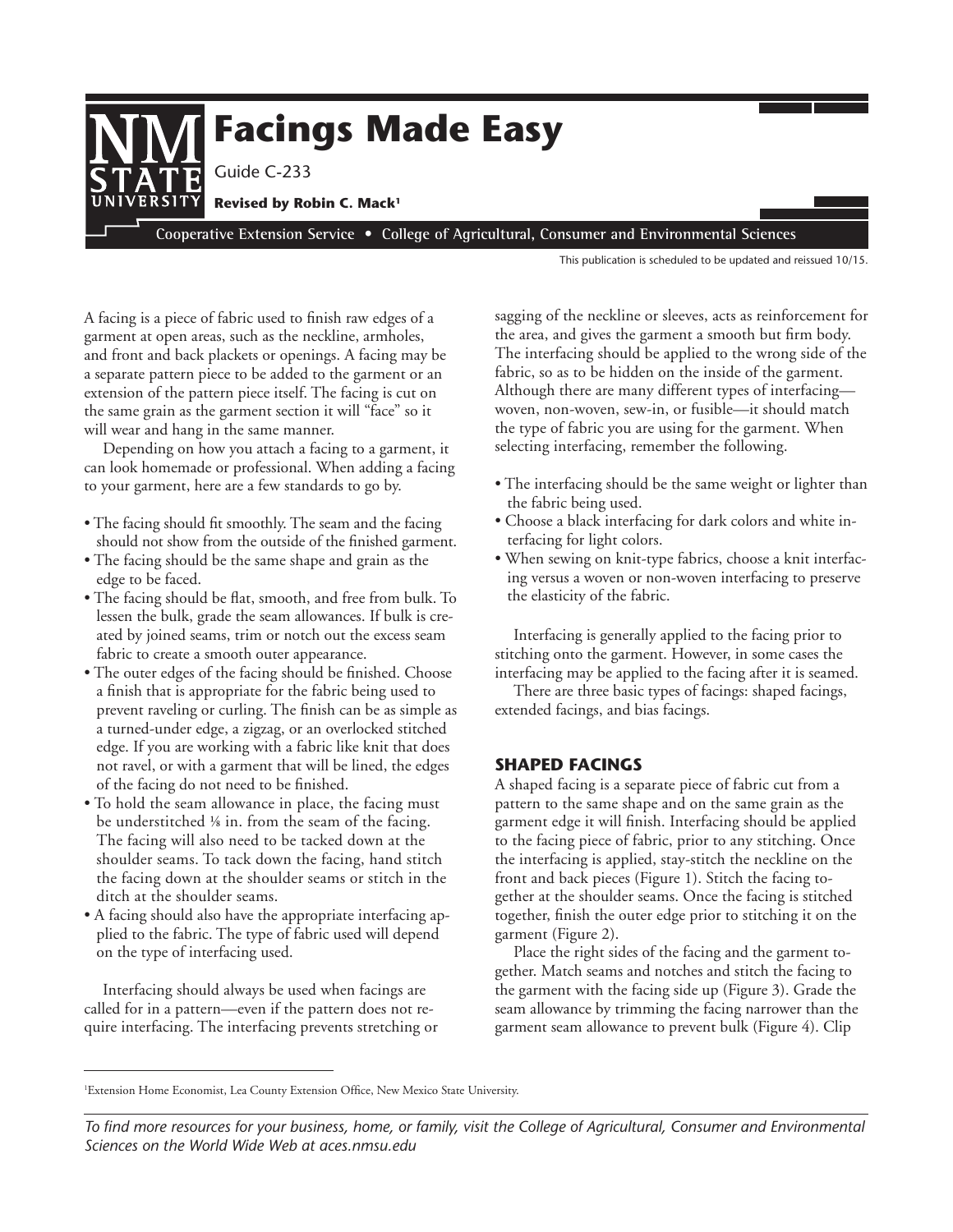### **SHAPED FACINGS (CONT.)**

the seam allowances on the inward curve every ½ in. Staystitch the neckline and armholes of the facing pieces and the garment. Press the seam allowance toward the facing and understitch (Figure 5).

Some patterns use a combination piece, which includes a facing for the neckline and the armholes as one piece. In this case, the facing should only be stitched at the side seams rather than the shoulder seams (Figure 6). Place the right sides of the facing and garment together, matching the notches. Stitch the facing to the bodice at the neckline and armholes. Stitch with the facing side up. Do not stitch the shoulder seams (Figure 7). Grade and clip seams. Understitch where possible. Turn the facing to the inside and press the seams. Stitch the garment shoulder seam together (Figure 8).



*Figure 1*





*Figure 3*







*Figure 6*



*Figure 7*



*Figure 8*

### **EXTENDED FACINGS**

An extended facing is cut as an extension of the garment and then folded back along the edge it finishes (Figure 9). Extended facings are often used on garments with front or back openings cut on a straight line. The neckline of an extended facing is a shaped facing and should be applied using the same techniques as other facings (Figure 10).

Fusible interfacings may be applied to the facing side of an extended facing. The interfacing is applied to the body of the garment. If you are using a sew-in interfacing, catch-stitch the interfacing in place prior to any stitching (whereas a fusible interfacing must be fused in place before proceeding).





*Figure 9*

*Figure 10*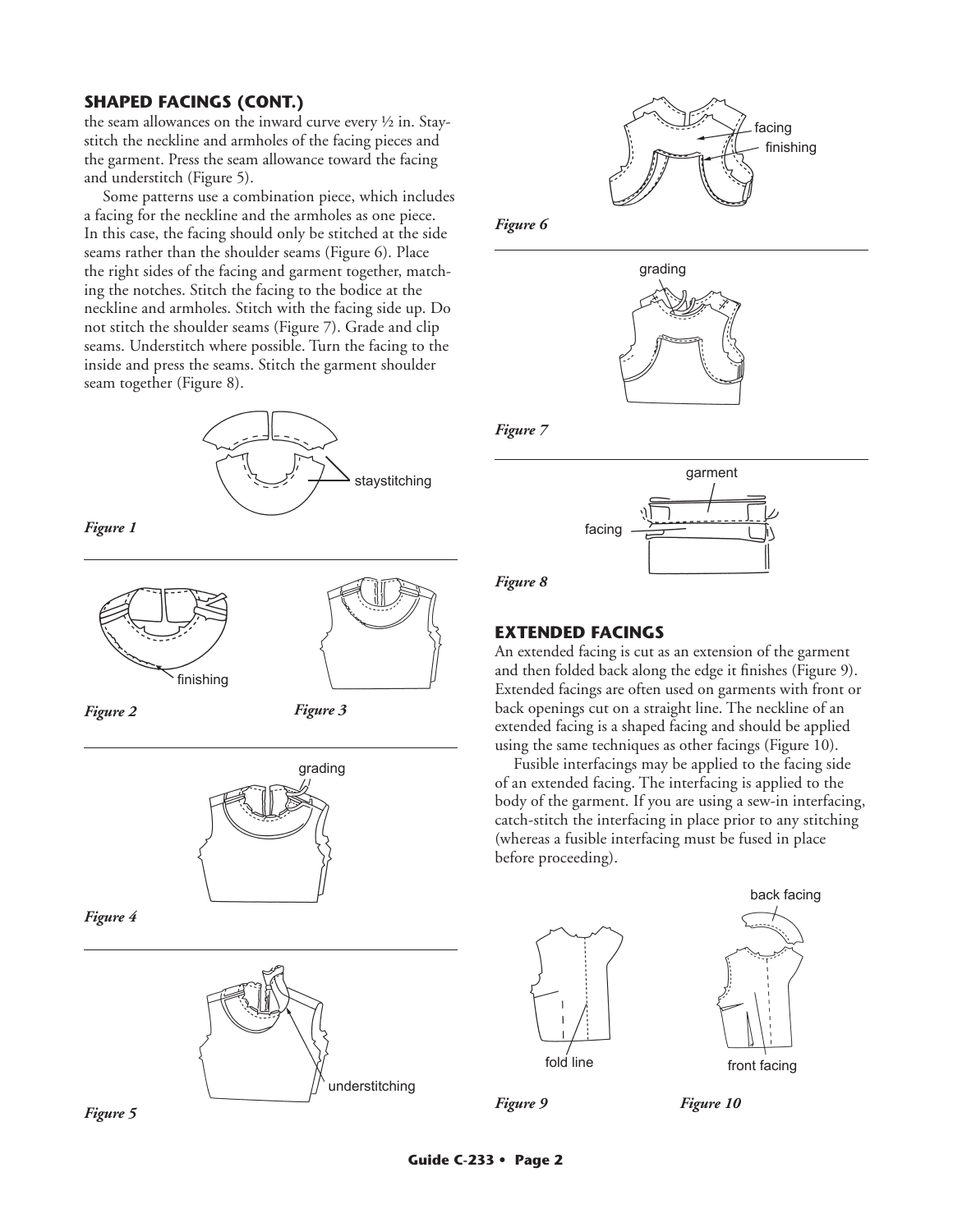### **EXTENDED FACINGS (CONT.)**

Prepare the facing by stitching the pieces together, pressing, and finishing the edge (Figure 11). Grade the neckline seam allowance by trimming the facing narrower than the garment seam allowance (Figure 12). Clip the seam allowance on the inward curve every  $\frac{1}{2}$  in. Turn the facing to the inside and press. Understitch the seam allowance where possible. Fold the facing along the fold line to match right sides together. Stitch along the neckline seam. Reinforce stitch near the folded edge (Figure 13).





# grading ಮಾ

*Figure 12*





*Figure 13*

### **BIAS FACINGS**

A bias facing is a narrow strip of lightweight fabric cut on the bias so that it can be shaped to conform to the curve it will finish. Bias facings are often used on sheer fabrics to eliminate a wide facing that may show through. Bias facings are also used on children's garments. A bias strip of lining fabric can eliminate heavy shaped facings on bulky fabrics. A bias facing should be about ½ in. wide when finished.

Cut the bias strip twice as wide as the desired finished width plus the width of two seam allowances (Figure 14). The length should be the length of the edge at the seamline plus 2 in. (Figure 15). Fold the strip in half lengthwise with wrong sides together. Press with a steam iron to shape the strip the same as the edge it will fit (Figure 16). Keep the raw edges even. Baste the strip to the garment, keeping the edges even (Figure 17). Then stitch the strip to the